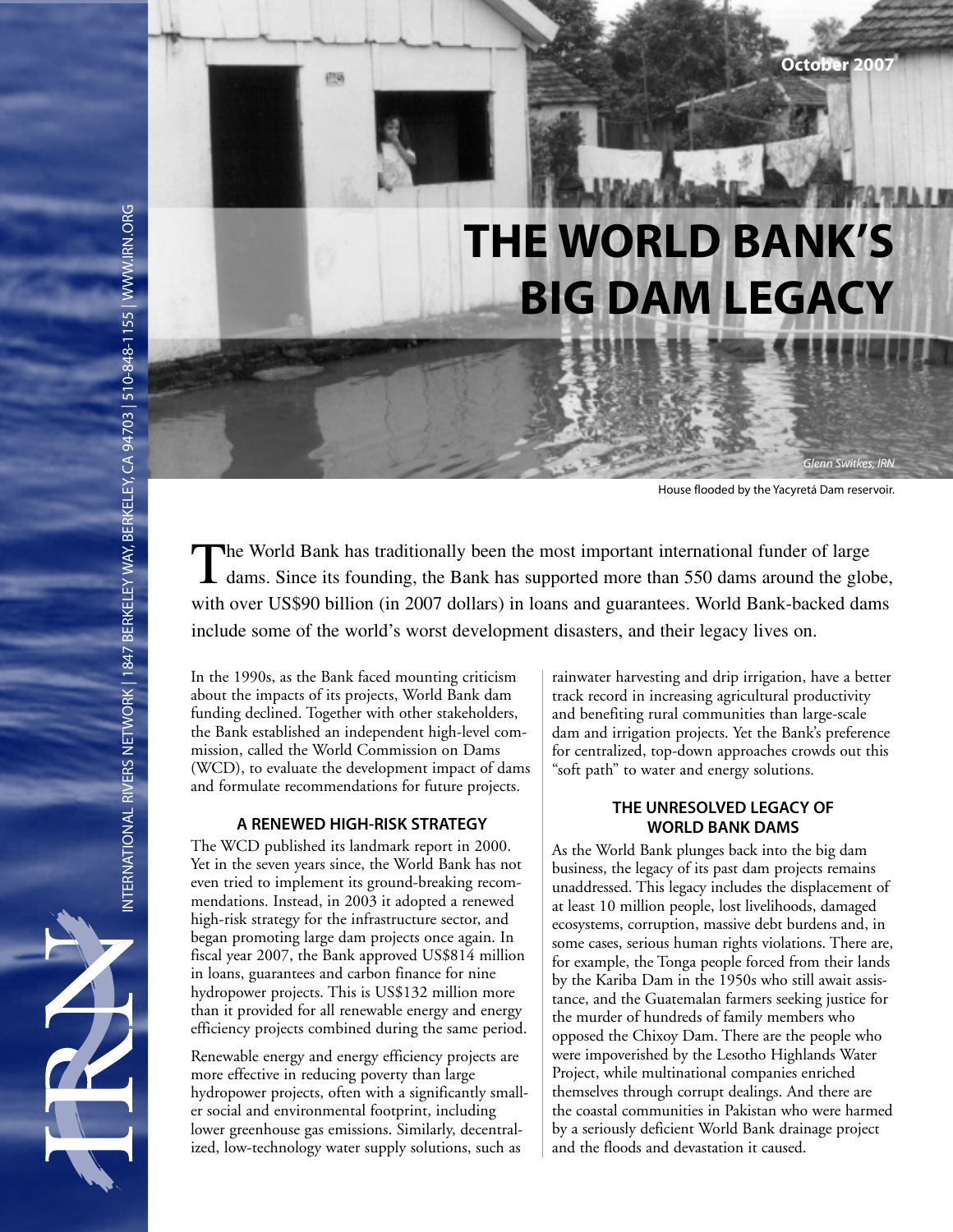The World Commission on Dams found that "in too many cases an unacceptable and often unnecessary price has been paid to secure the benefits [of dams], especially in social and environmental terms." It recommended addressing the legacy of existing dams by achieving the following benchmark: "Outstanding social issues associated with existing large dams are identified and assessed; processes and mechanisms are developed with affected communities to remedy them."

### **CREDIBILITY AT STAKE**

The World Bank currently lacks the necessary tools to address the social and environmental legacy of its projects. The Bank rarely monitors projects after their physical completion. It cannot provide grants, but only new loans or credits, to compensate affected people for their losses. The Bank's Inspection Panel, which has documented harmful violations of World Bank policies, has no monitoring mandate to ensure that remedial actions are implemented.

The World Bank defends its renewed zeal for large dams with assertions that it has learned from past mistakes. This claim is not credible as long as the legacy of the Bank's dam projects remains unresolved. International Rivers Network and its partners will continue to hold the Bank accountable for these failures. The World Bank urgently needs to develop the tools required to address its big dam legacy.

### **GENERAL RECOMMENDATIONS**

- The World Bank should work directly with communities who have been harmed in past Bank-funded projects to develop rehabilitation plans and reparations processes. The Bank should provide reparations from its own resources.
- The World Bank's Inspection Panel mandate should be extended to include the review and monitoring of proposed remedial actions, and reporting to the Board of Executive Directors on their implementation.
- The World Bank should help develop an enforceable compliance system for addressing the needs of dam-affected people. As recommended by the WCD, such plans should include benchmarks for success, and the use of financial guarantees, performance bonds or trust funds to underwrite the commitments to affected people. Compliance with promises on resettlement and rehabilitation will be strengthened if truly independent monitoring bodies, which include members of civil society, are created. The choice of such bodies should be left to the affected communities.
- The World Bank should overhaul its system of evaluating options for meeting water and energy needs. All options should be assessed on a level playing field, and long-term social and environmental costs should be incorporated into economic analyses.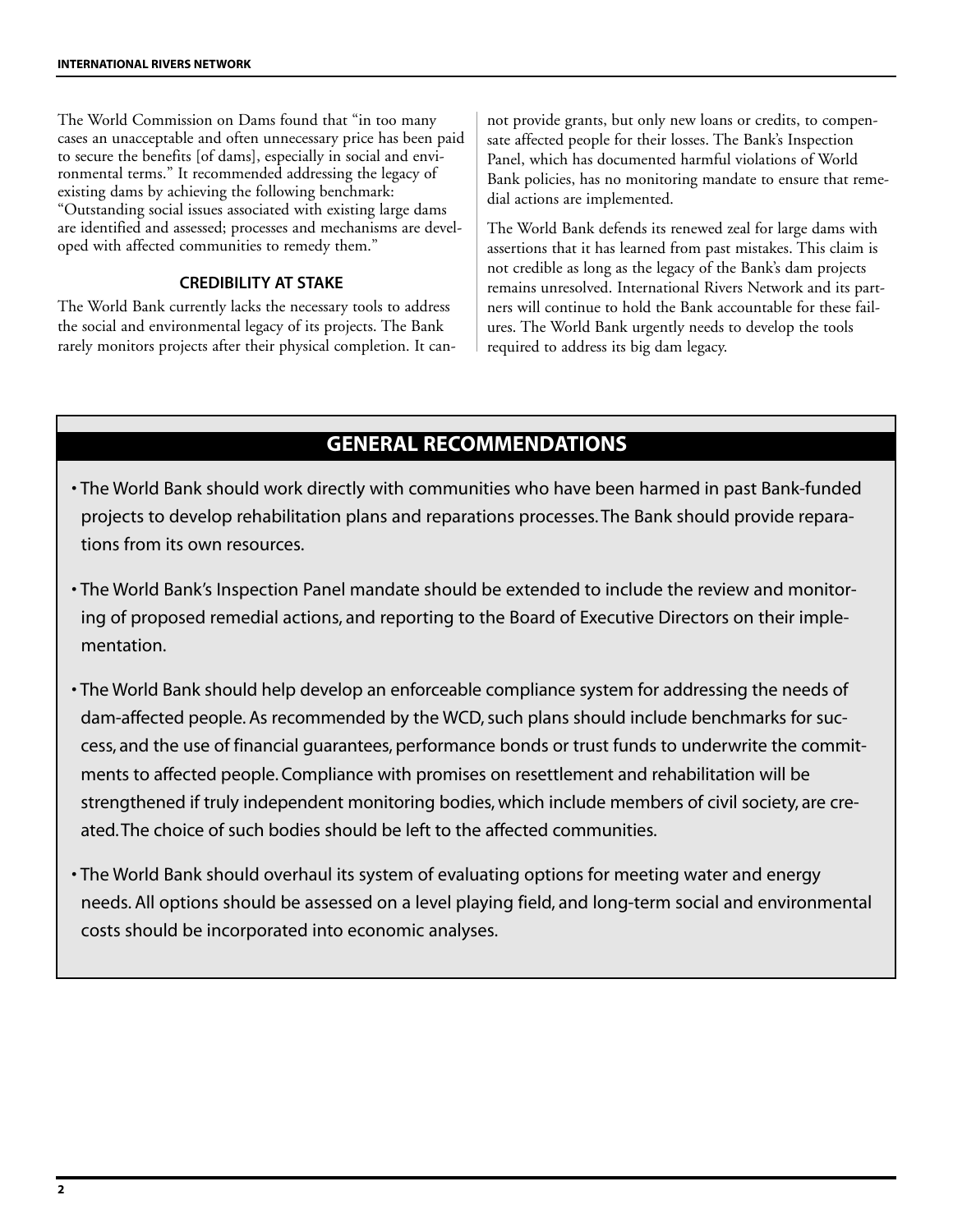### **KARIBA DAM, ZAMBIA AND ZIMBABWE**

The Kariba Dam on the Zambezi River is one of Africa's largest dams, and the scene of perhaps the continent's worst dam resettlement operation. In the late 1950s, at least 57,000 Tonga people living along both sides of the river were ousted for the Kariba Dam. As the 280 square-kilometer reservoir was filled, a massive effort to rescue wildlife from the rising waters was undertaken yet the people were ignored. They were forced onto infertile land, separated from their families, and left to manage by themselves. The Tonga people were given little or no compensation for their losses, and promises of electricity and water for irrigation never materialized. Since resettlement, the Tonga have not benefited from the dam, the reservoir's fisheries or from tourism in the area. The Tonga people continue to go hungry on the lands to which they were resettled.

In 1997, the Bank included the Gwembe Tonga Development Project (GTDP), a rehabilitation project for the Zambian Tonga, as part of a large power sector loan. Although the power sector project involved numerous financiers, the Bank was unable to secure more than a third of the US\$15.1 million budget for the rehabilitation project. The Bank's 2006 completion report found that the work anticipated under the GTDP



The Tonga people in Sinazongwe, Zambia must gather water by hand everyday. Electricity finally arrived in Sinazongwe in 2005, but only to special destinations such as the Chief's home.

actually required US\$172 million, eleven times the original budget. The electricity, a few schools and other small projects provided by the GTDP did not begin to compensate for people's losses, and were 50 years overdue.

In northern Zimbabwe, the World Bank has made no attempts to address the food insecurity, cultural deterioration, and socioeconomic vulnerabilities of the Tonga community. The trauma of displacement has exacerbated other causes of community suffering, namely the AIDS epidemic and hyperinflation. One AIDS worker described the Zimbabwean Tonga as a people "at the brink of total collapse."

### **RECOMMENDATION**

The Tonga communities displaced by Kariba Dam continue to seek adequate rehabilitation and redress. The communities want the World Bank to engage in a discussion with them about developing and financing an adequate rehabilitation program.

### **CHIXOY DAM, GUATEMALA**

The Chixoy-Pueblo Viejo Hydroelectric Dam Project, financed by the World Bank and the Inter-American Development Bank, was built on the Chixoy River in the early 1980s. The Chixoy Dam and its reservoir forcibly displaced more than 3,500 Maya community members and resulted in the loss of land and livelihoods to 6,000 other families in the area. In 1982, 444 farmers were brutally murdered by the Guatemalan military government for opposing the construction of the Chixoy Dam.

For more than 20 years, communities affected by the Chixoy Dam have demanded reparations for damages caused by the project. They want the World Bank to acknowledge its responsibility for the Chixoy legacy, and to work to develop and fund a reparations plan. The Bank has agreed to participate as an observer to the commission to verify damages, which hopefully will result in negotiations for reparations.

### **RECOMMENDATION**

The World Bank should acknowledge its responsibility for financing a project that caused enormous harm to affected people. It should expedite the damage verification and negotiation process, and help to finance the reparations plan proposed by affected communities.



Maya-Achí children at Chixoy Dam reservoir.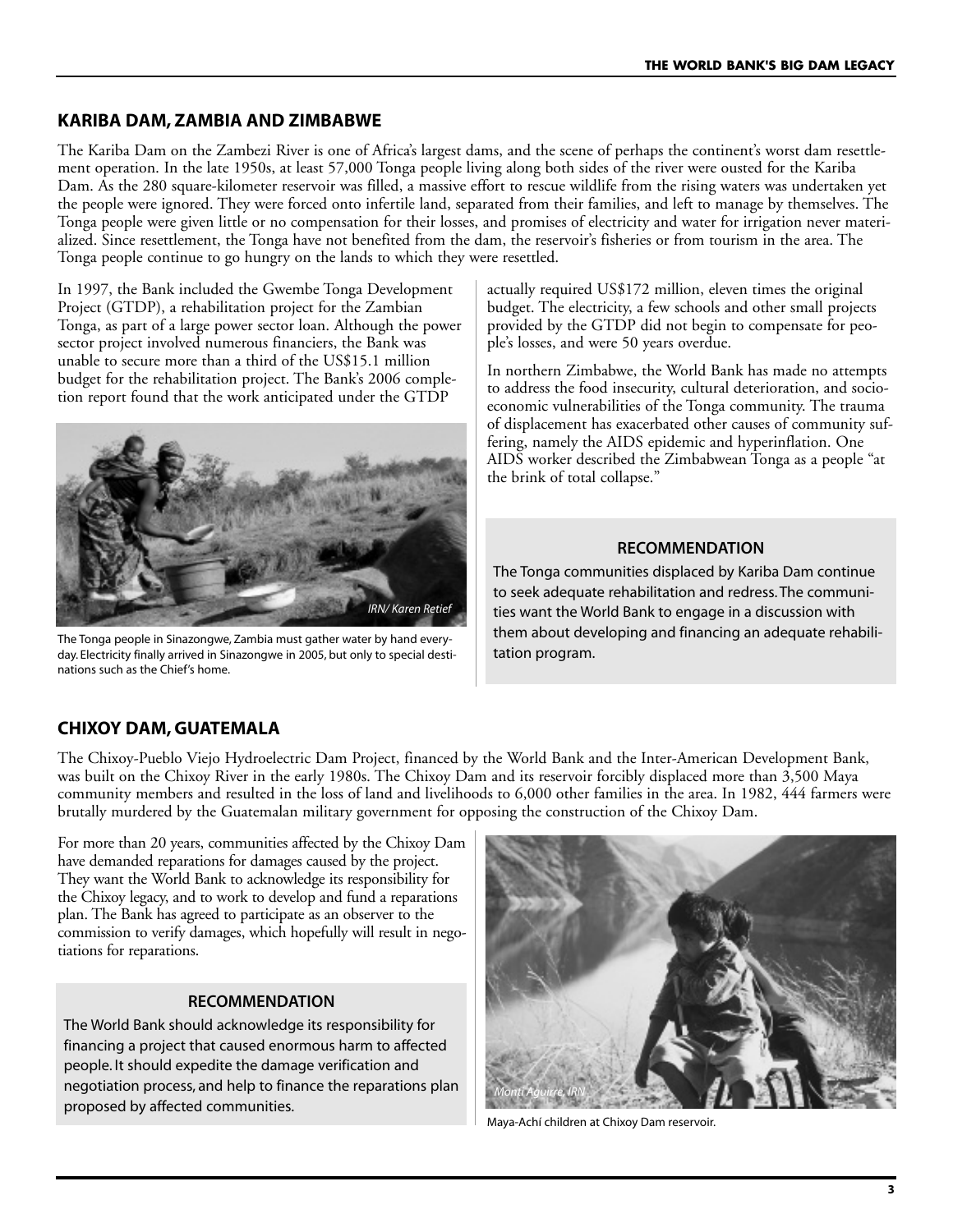### **YACYRETÁ DAM, ARGENTINA AND PARAGUAY**

The Yacyretá Dam on the Paraná River separating Argentina and Paraguay has been under construction since 1979, and is still not complete. The project has already flooded out some 15,000 people, and the fate of an additional 80,000, who could be affected by the raising of Yacyretá's reservoir to its design level, remains uncertain. Yacyretá, for which the World Bank provided US\$878 million, was originally budgeted at US\$2.5 billion during the period of military dictatorships in Argentina and Paraguay. The project's total cost soared over the years, and has now exceeded US\$15 billion. In 1990, shortly following his election as Argentina's president, Carlos Menem called Yacyretá "a monument to corruption." But despite well-documented allegations that companies and politicians siphoned off public funds during Yacyretá's construction, no one has ever been brought to justice.

Inspection Panel complaints were filed from groups in Argentina and Paraguay in 1996 and 2002. Investigations revealed a number of Bank policy violations and confirmed that the reservoir had been routinely operating at above its "official" level, adversely affecting riverbank communities. Despite these findings, the World Bank has given tacit approval to the governments' plans to raise the level of Yacyretá's reservoir to its design level. Social and environmental mitigation plans are still not in place.

## **RECOMMENDATION**

The World Bank should hold Argentina and Paraguay to prior agreements requiring that all potentially affected people are afforded adequate resettlement conditions and just compensation before the reservoir is filled. The Bank should also ensure that compensatory protected area offsets are fully implemented.

### **LESOTHO HIGHLANDS WATER PROJECT, LESOTHO**

The Lesotho Highlands Water Project (LHWP) is a huge inter-basin water-transfer scheme comprised of five dams (two of which are built), 200 kilometers of tunnels blasted through the Maluti Mountains, and a 72-megawatt hydropower plant to supply power to Lesotho. The LHWP's primary purpose is to transfer water to Gauteng Province, the industrial heartland of South Africa. The World Bank has provided US\$165 million for the project since 1983.

The LHWP has been mired in bribery scandals since 1999. In 2002 and 2003, the Lesotho courts convicted Acres International of Canada and Lahmeyer International of Germany of corruption in the context of the LHWP. The World Bank delayed its decision to debar Acres for nearly two years after the conviction, allowing the company to receive at least four Bank contracts in the interim. In 2006, Lahmeyer was also debarred by the World Bank. In the three years between



Men affected by Katse Dam, the first dam built for the Lesotho Highlands Water Project.

Lahmeyer's conviction in Lesotho courts and its debarment by the World Bank, the company received at least 18 Bank contracts totaling nearly US\$15 million.

The LHWP has caused the vulnerable Highlands population to lose fields, grazing lands and access to fresh water sources. Their livelihoods have not been restored, and poor people have been pushed closer to the edge in their struggle for survival. More than 20,000 people were affected by Katse Dam, losing their homes, farmland or the use of communal grazing lands. Another 7,400 were affected by Mohale Dam. For those who lost houses, replacement housing took years to complete. Problems of erosion and the downstream effects of massive water diversions are disrupting ecosystems and people's livelihoods.

Although one of the project's four key goals was to "maximize the poverty reducing impact of LHWP," Lesotho has actually gotten poorer since the project began. Programs funded by the Bank have failed to help affected people recover from the project's impacts, and were rated "highly unsatisfactory" in the Bank's 2007 project completion report. The completion report also notes that the Bank's policies and procedures "do not provide sufficient time or resources for the preparation of large, complex projects such as the LHWP," particularly in "sensitive areas such as working with affected communities and assessment of environmental impacts at the front end of the projects in order to avoid problems later on."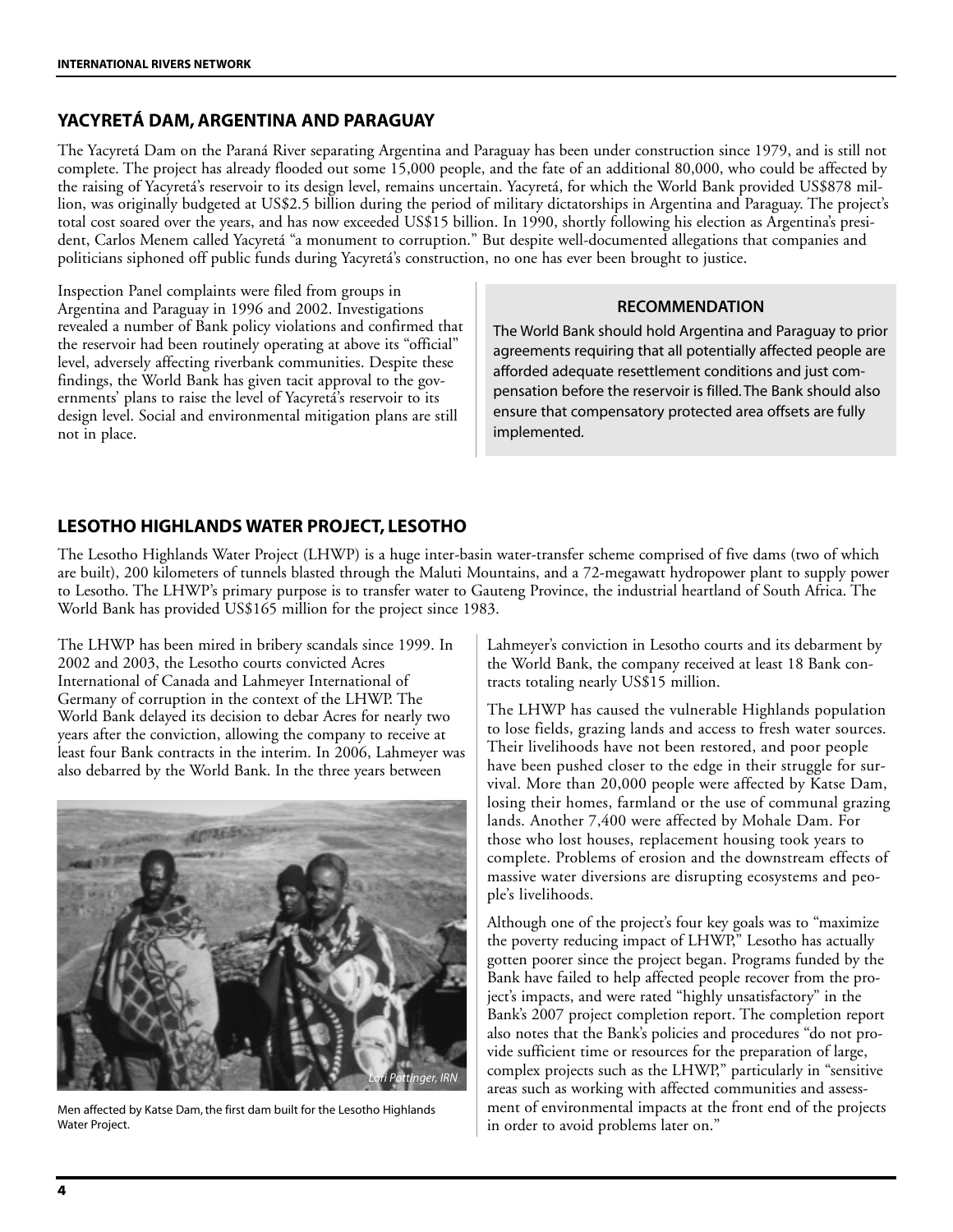### **RECOMMENDATIONS**

The World Bank should improve its response to corruption by reducing delays in debarring companies. It should debar companies involved in corruption on Bank projects even if the Bank has no direct contract with that company. The World Bank should also provide financial assistance to poor countries seeking to prosecute corruption in Bank projects.

The World Bank should revise its project preparation cycle to ensure adequate time and resources for conducting consultations and developing comprehensive plans to mitigate impacts on affected communities and the environment.

### **NATIONAL DRAINAGE PROJECT, PAKISTAN**

Dams built both for irrigation and power generation and the construction of drainage systems for agricultural run-off are the primary causes of destruction of the Indus basin. The World Bank has been a major supporter of these projects over the past several decades. In 1997, the Bank approved US\$285 million for Pakistan's National Drainage Program Project (NDP). The project was supposed to improve drainage in Pakistan's irrigation system in order to address the problems of salinization and waterlogging.

Affected people filed a complaint against the NDP with the World Bank's Inspection Panel in September 2004. The Panel found that the project violated six of the Bank's binding policies. According to the Inspection Panel, the alignment of the drainage canals was "technically and environmentally risky", and "technical mistakes were made during the design" of the canals. As a consequence, "increased salinity has affected large tracts of agricultural lands", and the failure of the drainage infrastructure "as led to major harm to the ecosystem, wildlife and fisheries." Increased flooding, which was partially caused by the project, claimed more than 300 lives in 2003.

In response to the findings of the Inspection Panel investigation, in 2006 Bank management outlined measures they would take to address the policy violations and problems in the NDP. However, IRN's October 2007 report, *Shattered Lives and Broken Promises*, shows that the World Bank's Action Plan was not prepared in consultation with the people living in NDPaffected areas. The Action Plan does not include adequate measures to mitigate the impacts of World Bank-funded water projects on the affected people and ecosystems, nor does it provide compensation for people's losses. It ignores affected people's suggestions regarding long-term solutions to the problem of drainage effluent disposal, while also failing to provide alternative solutions.

#### **RECOMMENDATIONS**

The World Bank should revise the NDP Action Plan in close consultation with affected communities to address, in particular, the root causes of the drainage network's failures.

The World Bank's Executive Directors should authorize the Inspection Panel to monitor the implementation of the revised Action Plan and the level of consultations with affected people, and to report their findings to the World Bank's Executive Directors.

### **NAM THEUN 2 DAM, LAOS**

In 2005, the World Bank committed US\$153 million in loans and guarantees for the US\$1.45 billion Nam Theun 2 hydropower project, the first large dam approved since the Bank announced its intention to re-engage in "high-risk/high-reward" infrastructure. When its power exports to Thailand begin in December 2009, Nam Theun 2 will have forcibly displaced more than 6,200 indigenous peoples, flooded 450 square kilometers on the Nakai Plateau, and taken land and assets from 2,000 additional households in the path of construction activities. More than 120,000 people downstream will be affected as water is diverted from the Nam Theun reservoir to another river, the Xe Bang Fai. They stand to lose fisheries, vegetable gardens, drinking water supplies and suffer other impacts as a result of increased flooding and erosion and decreased water quality.

Funding and planning for Nam Theun 2's downstream mitigation program is inadequate, and the failure to clear vegetation from the reservoir area will contribute to greenhouse gas emissions and water quality problems. Nam Theun 2's Nakai Plateau resettlement is behind schedule, replacement land has

not been provided to entitled villagers along the downstream channel, and livelihood restoration programs are in jeopardy in all project-affected areas. Key project documents, such as resettlement plans for villagers affected by construction activities, have not been disclosed, in violation of Bank policies.